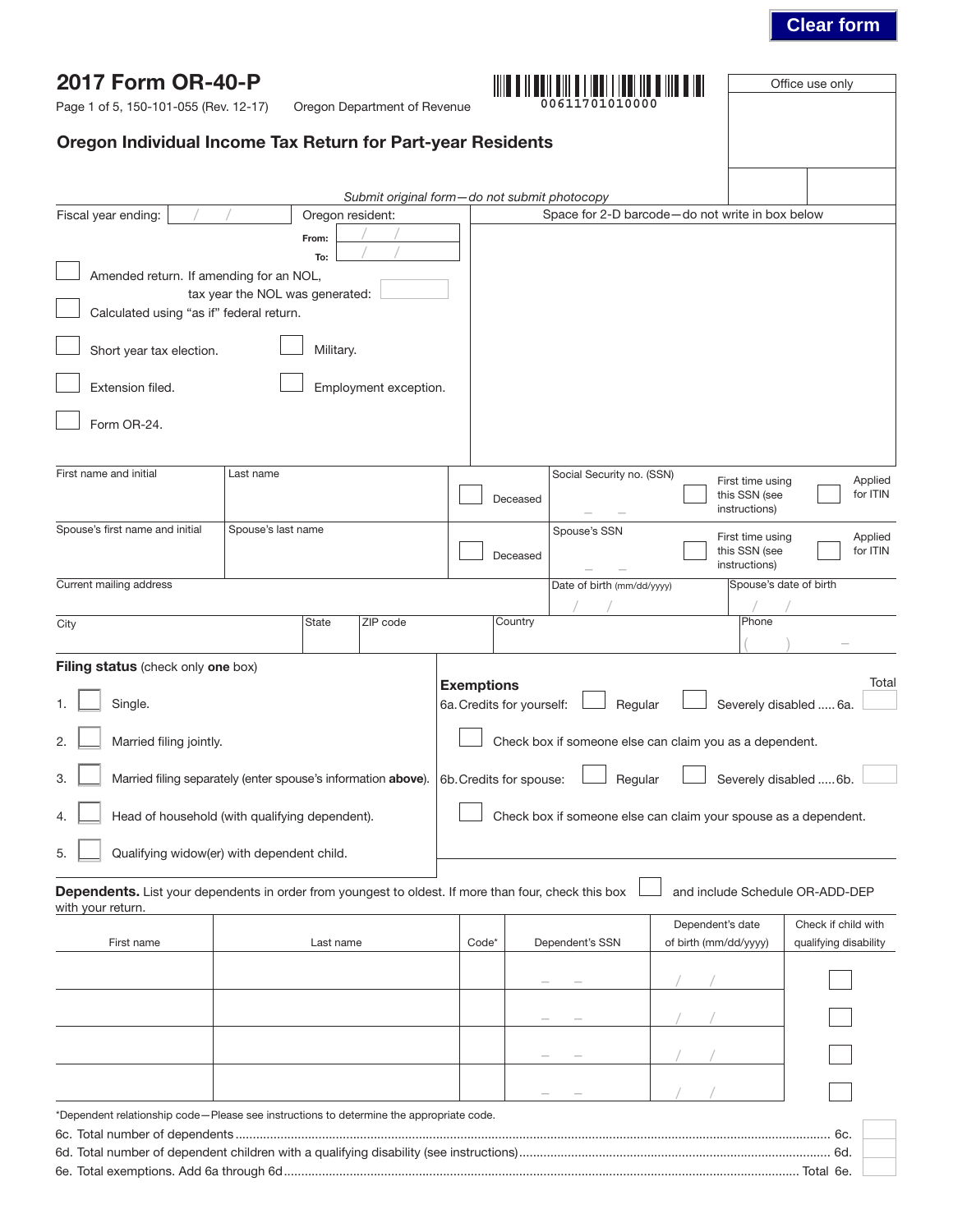Page 2 of 5, 150-101-055 (Rev. 12-17) Oregon Department of Revenue

on line 19F................................................................................................. 32F.

35. Oregon percentage. Line 34S ÷ line 34F (not more than 100.0%).......... 35.

33. Total subtractions from Schedule OR-ASC-NP, section 3......................... 33F. 33S. 34. Income after subtractions. Line 31 minus lines 32 and 33........................ 34F. 34S.



– –

 $\%$ 

.00 .00

.00 .00 .00

| Name | <b>SSN</b> |
|------|------------|
|------|------------|

| <b>Income</b> |                                                                                   | Federal column (F) |              | Oregon column (S) |
|---------------|-----------------------------------------------------------------------------------|--------------------|--------------|-------------------|
| 7.            | Wages, salaries, and other pay for work. Include all Forms W-2 7F.                | 0 <sup>0</sup>     | 7S.          | 00                |
| 8.            |                                                                                   | 00                 | 8S.          | .00               |
| 9.            |                                                                                   | 00                 | 9S.          | . 00              |
| 10.           | State and local income tax refunds from federal Form 1040, line 10 10F.           | 0 <sup>0</sup>     | 10S.         | .00               |
| 11.           |                                                                                   | 00                 | 11S.         | 00                |
| 12.           | Business income or loss from federal Form 1040, line 12  12F.                     | 00                 | 12S.         | 00                |
| 13.           |                                                                                   | 00                 | 13S.         | . $00$            |
| 14.           |                                                                                   | 00                 | 14S.         | .00               |
| 15.           |                                                                                   | 00                 | 15S.         | .00               |
| 16.           | Pensions and annuities from federal Form 1040, line16b  16F.                      | 00                 | 16S.         | .00               |
| 17.           |                                                                                   | 00                 | 17S.         | 00                |
| 18.           |                                                                                   | 00                 | 18S.         | 00                |
|               | 19. Unemployment, Social Security benefits, and other income from                 |                    |              |                   |
|               |                                                                                   | 00                 | 19S.         | .00               |
|               |                                                                                   |                    |              | .001              |
| 20.           | <b>Adjustments</b><br>21. IRA or SEP and SIMPLE contributions, federal Form 1040, | 00<br>00           | 20S.<br>21S. | 00                |
|               | 22. Education deductions from federal Form 1040, lines 23, 33, and 34  22F.       | 00                 | 22S.         | 00                |
| 23.<br>24.    | Deduction for self-employment tax from federal Form 1040, line 27 24F.            | 00<br>00           | 23S.<br>24S. | .00<br>00         |
| 25.           | Self-employed health insurance deduction from federal                             |                    |              |                   |
|               |                                                                                   | 00                 | 25S.         | .00               |
| 26.           |                                                                                   | 00                 | 26S.         | . $00$            |
| 27.           |                                                                                   | 00                 | 27S.         | . $00$            |
| 28.           |                                                                                   | 00                 | 28S.         | .00               |
| 29.           |                                                                                   | 00                 | 29S.         | . $00$            |
|               |                                                                                   |                    |              |                   |
|               | <b>Additions</b>                                                                  |                    |              |                   |
|               |                                                                                   | 00<br>00           | 30S.<br>31S. | . 00<br>. 00      |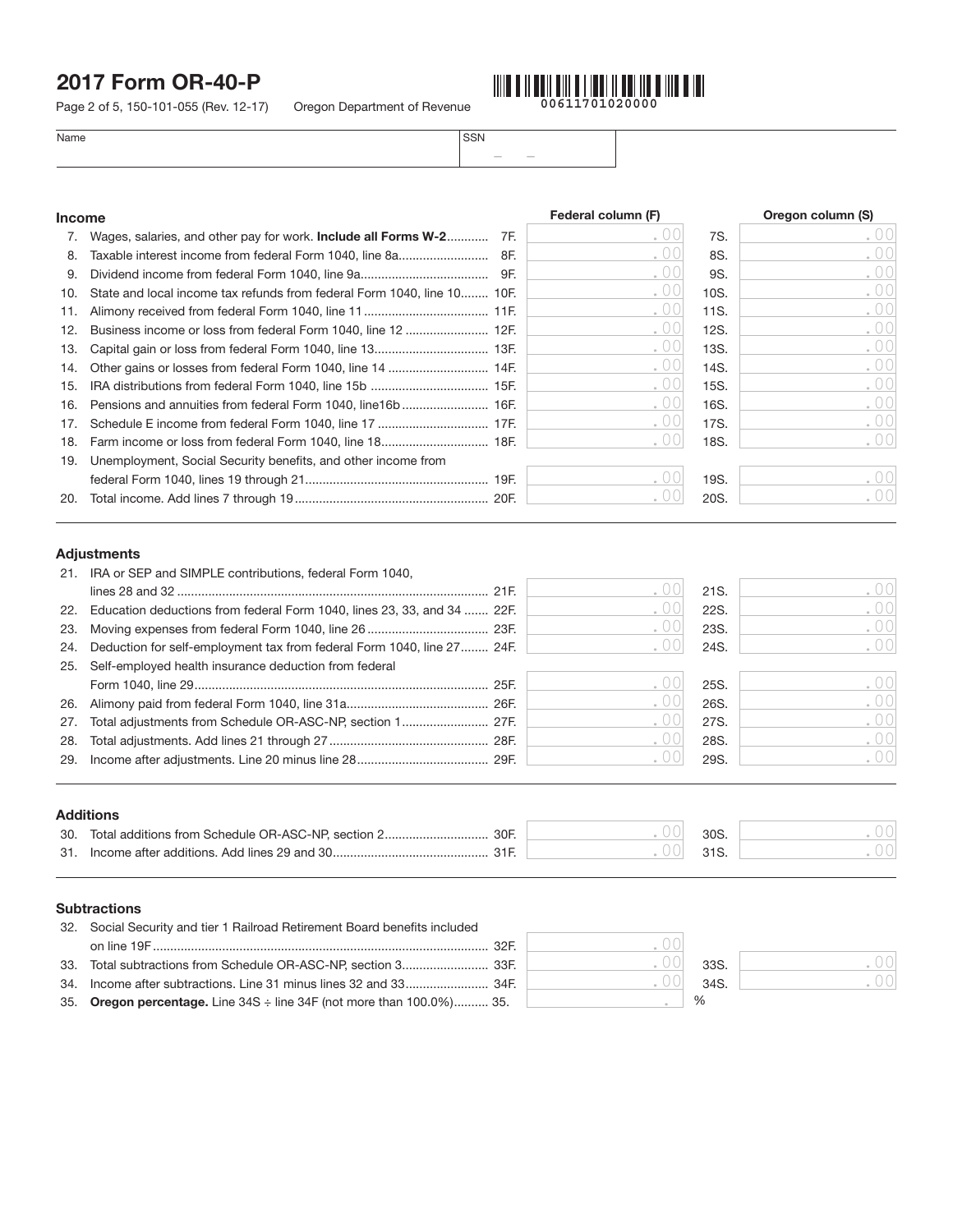Page 3 of 5, 150-101-055 (Rev. 12-17) Oregon Department of Revenue



.00 .00

| $\sim$<br>$-$ | Name | <b>SSN</b> |  |
|---------------|------|------------|--|
|               |      |            |  |

|     | <b>Deductions and modifications</b>                                                                                        |      |              |
|-----|----------------------------------------------------------------------------------------------------------------------------|------|--------------|
| 36. |                                                                                                                            |      | .00          |
| 37. | Itemized deductions from federal Schedule A, line 29. If you are not itemizing your deductions, skip                       |      |              |
|     |                                                                                                                            |      | .00          |
| 38. |                                                                                                                            |      | .00          |
| 39. |                                                                                                                            |      | .00          |
| 40. |                                                                                                                            |      | .00          |
|     | Your spouse was: 40c.<br>You were: 40a.<br>65 or older<br>40 <sub>b</sub> .<br><b>Blind</b><br>65 or older                 | 40d. | <b>Blind</b> |
| 41. |                                                                                                                            |      | .00          |
| 42. |                                                                                                                            |      | .00          |
| 43. |                                                                                                                            |      | .00          |
| 44. |                                                                                                                            |      | .00          |
| 45. |                                                                                                                            |      | $\bullet$ 00 |
|     |                                                                                                                            |      |              |
|     | Oregon tax<br>46. Tax. See instructions. Enter tax on line 46. Check if tax is calculated using an alternative method  46. |      | .001         |
|     | Form OR-FIA-40-P<br>Worksheet OR-FCG<br>46 <sub>b</sub> .<br>Schedule OR-PTE-PY<br>46a.<br>46c.                            |      |              |
| 47. |                                                                                                                            |      | .00          |
| 48. |                                                                                                                            |      | .00          |
| 49. |                                                                                                                            |      | .00          |
|     | <b>Standard and carryforward credits</b>                                                                                   |      |              |
| 50. |                                                                                                                            |      | .00          |
| 51. |                                                                                                                            |      | .00          |
| 52. |                                                                                                                            |      | .00          |
| 53. |                                                                                                                            |      | .00          |
| 54. | Total carryforward credits claimed this year from Schedule OR-ASC-NP, section 6. Line 54 can't be more                     |      |              |
|     |                                                                                                                            |      | .00          |
|     |                                                                                                                            |      | . $00$       |
| 55. |                                                                                                                            |      |              |
|     | Payments and refundable credits                                                                                            |      |              |
| 56. |                                                                                                                            |      | .00          |
| 57. |                                                                                                                            |      | .001         |
| 58. | Estimated tax payments for 2017. Include all payments made prior to the filing date of this return, including              |      |              |
|     |                                                                                                                            |      | .00          |
| 59. |                                                                                                                            |      | .00          |
| 60. |                                                                                                                            |      | .00          |
| 61. | Oregon surplus credit (kicker). Enter your kicker amount. See instructions.                                                |      |              |
|     | If you elect to donate your kicker to the State School Fund, enter -0- and see line 77  61.                                |      | .00          |

62. Total refundable credits from Schedule OR-ASC-NP, section 7............................................................................... 62. 63. Total payments and refundable credits. Add lines 56 through 62............................................................................ 63.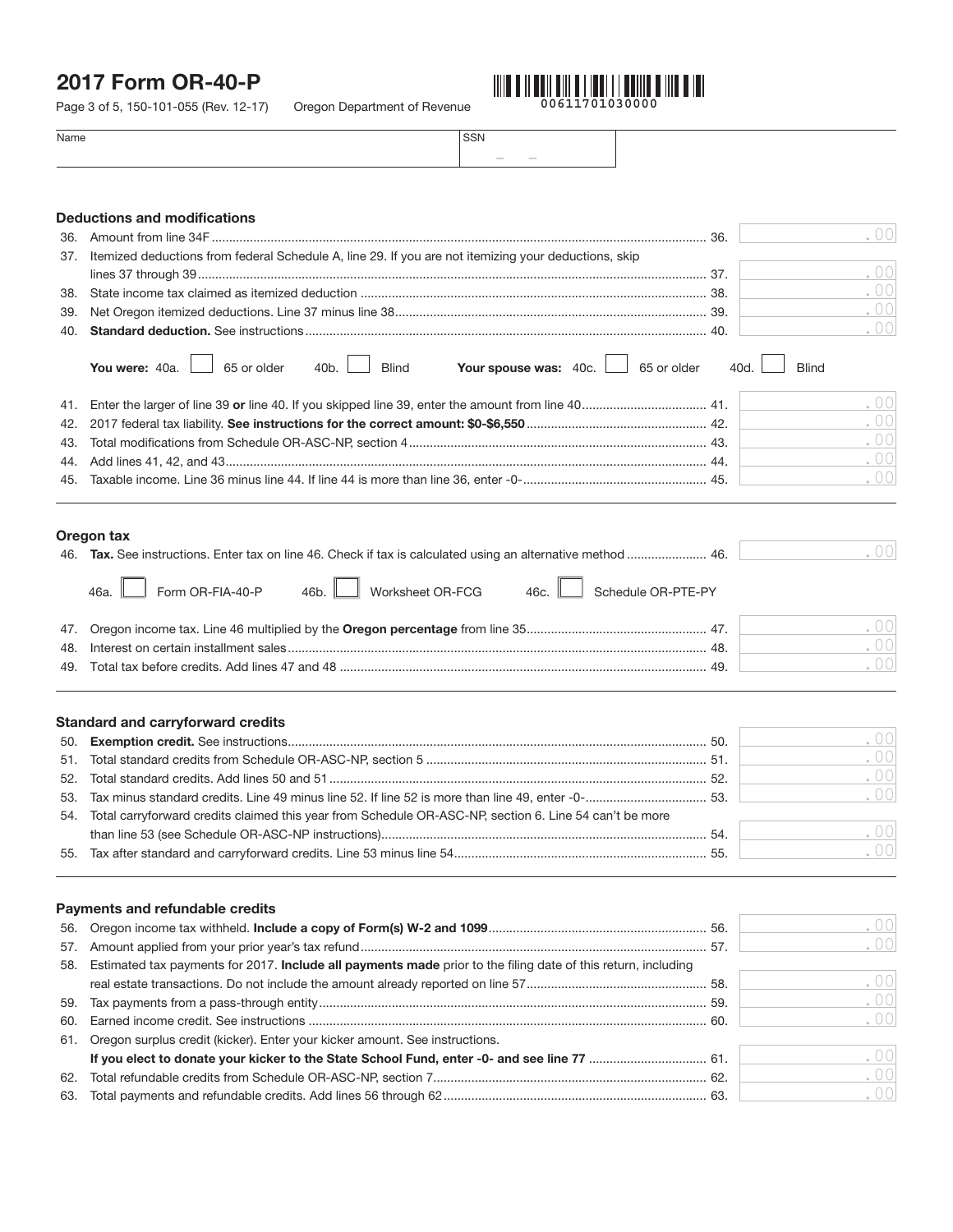Page 4 of 5, 150-101-055 (Rev. 12-17) Oregon Department of Revenue



.00

| Name | SSN                                |
|------|------------------------------------|
|      | $\sim$<br><b>Contract Contract</b> |
|      |                                    |

### Tax to pay or refund

| 64. |                                                                                               | .00 |
|-----|-----------------------------------------------------------------------------------------------|-----|
| 65. |                                                                                               | .00 |
| 66. |                                                                                               | .00 |
| 67. |                                                                                               | .00 |
|     | Check box if you annualized:<br>Exception number from Form OR-10, line 1: 67a.<br>67b.        |     |
| 68. |                                                                                               | .00 |
| 69. | Tax to pay including penalty and interest. Line 65 plus line 68This is the amount you owe 69. | .00 |
| 70. |                                                                                               | .00 |
| 71. |                                                                                               | .00 |
| 72. |                                                                                               | .00 |
| 73. |                                                                                               | .00 |
| 74. |                                                                                               | .00 |
| 75. |                                                                                               | .00 |
|     |                                                                                               |     |

### Direct deposit

|  | 76. For direct deposit of your refund, see instructions. Check the box if this refund will go to an account outside the United States: |  |
|--|----------------------------------------------------------------------------------------------------------------------------------------|--|
|  |                                                                                                                                        |  |

|                                | Type of account: Checking or Savings |  |  |
|--------------------------------|--------------------------------------|--|--|
| Routing number:                |                                      |  |  |
| Account number:                |                                      |  |  |
| <b>Surplus credit donation</b> |                                      |  |  |

|  |  |  | 77. Oregon surplus credit (kicker) donation. If you elect to donate your kicker to the State School Fund, check the box: 77a. |  |  |  |
|--|--|--|-------------------------------------------------------------------------------------------------------------------------------|--|--|--|
|--|--|--|-------------------------------------------------------------------------------------------------------------------------------|--|--|--|

Write the amount from line 7 of the surplus credit worksheet here. This election is irrevocable.........................77b.